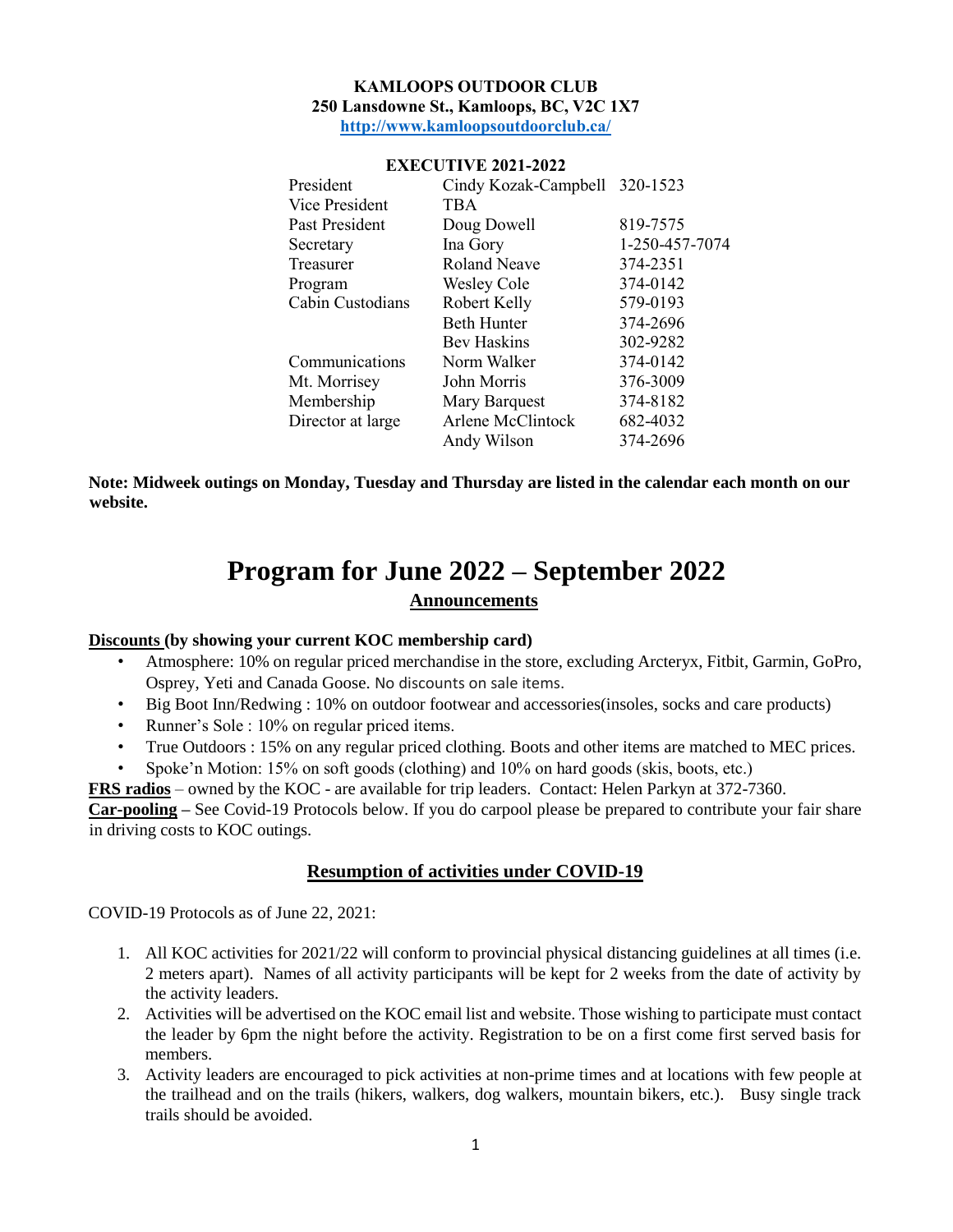2

- 4. Carpooling is at the discretion of participants.
- 5. No sharing of food or equipment is allowed.
- 6. Guests are permitted on outings. In addition to signing a waiver, guests must sign a copy of the Covid-19 protocols. If demand exceeds available space, members have priority until 6 pm of the evening before the activity.
- 7. Leaders will do a COVID health check in with all participants. Anyone who is not well will not be able to take part in KOC events for the safety of everyone.
- 8. Non-compliance of safety requirements will not be accepted.

## **ADVANCE ANNOUNCEMENTS**

#### **Saturday, October 15, 2022: Annual Banquet: No host bar 6pm and dinner to follow.**

This year it will be at Kamloops Curling Club, 700 Victoria St. Come and enjoy a fine dinner with friends and a great slide show of the past year's activities.

Cost TBA.

## **ANNOUNCEMENTS**

#### **Seventh Edition of Exploring Wells Gray Park by Roland Neave**

The 6th edition of Roland Neave's book Exploring Wells Gray Park is sold out and he is planning to publish the 7th edition in spring 2023. This summer, Roland will be hiking some of the trails in the park and you are welcome to join him. There is no fixed schedule yet so please email him at roland@wellsgraytours.com if you are interested. If you know of any errors, changes or corrections needed please email those to him.

## **NEW SCHEDULE**

## **Thursday June 2 Town and Country Hike in the Pineview/Aberdeen area**

2\*\* Contact Andy 374-2696

## **Saturday June 11 Mt. Baldy and Craft Beer with Crannog Ales**

#### Remember pre-covid-19 - we are doing it again. What a combo on this trip out past Sorrento. Bring your Growlers for a refill.

2\*\* Contact Andy 374-2696

## **Sunday June 12 Napier Meadows**

## Explore the grasslands in the Napier Lake Ranch Conservation Area - the lupine may be in bloom. 2\*\* Contact Cindy 320-1523

## **Monday June 13 Isobel Lake**

#### Loop walk including Eagle's Eyrie and part of the Low Mobility Trail that skirts Isobel Lake. Please note about 10-15 minutes of this hike involves an off-trail (cross-country) traverse. Sturdy footwear recommended (no shoes). Contact John: no phone calls before Friday, no text, reply to: jxmat@netscape.net 1\* Contact John 376-3009

## **Thursday June 16 Elephant Hill Hike near Ashcroft**

## Come out and hike Elephant Hill. We are hoping the Cactus and the Bitterroot will be blooming like last year. 2\*\* Contact Ina 1-250-457-7074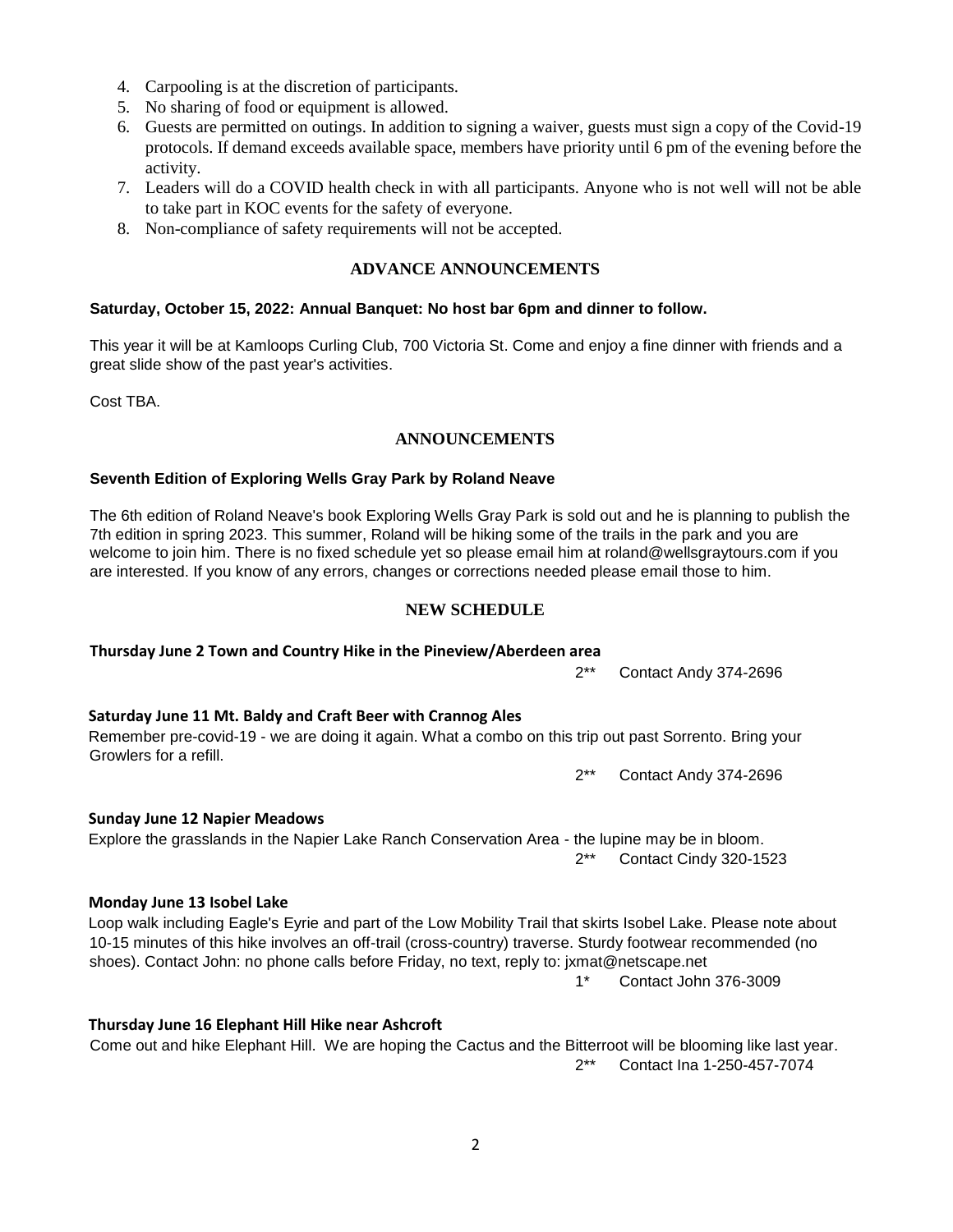**Sunday June 19 Mt Embleton Hike from the Road Entrance (aka back side)**

2\*\* Contact Bev 1-250-302-9282

#### **Monday June 20 Mystery**

1\*+ Contact Margaret 1-604-783-4727 (email, phone or text)

2\*\* No Leader

#### **Saturday June 25 Kamloops Hiking Club Jag Hill Hike**

Gerry Hoye of the Kamloops Hiking Club is organizing a hike to celebrate Canada's 155th Birthday.

Five years ago, 87 hikers made their way onto the summit of Mara Mountain. This year the Kamloops Hiking club has chosen to meet at the top of Jag Hill at 12 noon.

The Canadian Fag, which flew over our Parliament Building, will be positioned so that everyone can have their picture taken with Kamloops in the background. Free water bottles will be provided to those who make the top.

There are various routes to the top of Jag Hill. However, the easiest route is up the bike trails and follow the ridge from the Pimple off the Criss Creek/Red Lake Road (about 2 kms) or for a harder hike you can start off the Frederick Road at the first parking lot and hike up a gully and follow the ridge (about 4 kms).

KOC members are welcome to join.

For more information contact Gerry Hoye email: gerry.hoye@gmail.com

https://kamloopshikingclub.net/events/canada-155-years-old/

| Sunday June 26 Paul Lake and Gibraltar Rock Hike                                                                                                                                                                                                                                                                                                                                                                                                                                                                                 |       |  |  | $2**$ | Contact Mary Barquest 374-8182                     |
|----------------------------------------------------------------------------------------------------------------------------------------------------------------------------------------------------------------------------------------------------------------------------------------------------------------------------------------------------------------------------------------------------------------------------------------------------------------------------------------------------------------------------------|-------|--|--|-------|----------------------------------------------------|
| Monday June 27 Mara Loop                                                                                                                                                                                                                                                                                                                                                                                                                                                                                                         | $1^*$ |  |  |       | Contact Mary 1-587-341-8940 (email, phone or text) |
| Saturday July 2 Canada Day Potluck Celebration at Hefley Cabin<br>(To celebrate Canada's birthday and all things potluck) Bring a dish, snack or sweet to share, your own<br>beverages and a bathing suit and towel. Those wanting to hike Embleton, be at the cabin parking lot<br>prepared to hike by 9:30 am (no leader). Lunch for all will be available after 12:30. Keep fingers crossed for<br>sunshine. We are celebrating on July 2nd to allow members to enjoy July 1st activities at Riverside Park.<br>No Host Event |       |  |  |       |                                                    |
| Thursday July 7 Sun Peaks<br>Catch the early white flowers. Likely Ridge and West Bowl. Lift ticket must be purchased. In addition, you will<br>need a Mountain Card if you do not already have one - cost \$5.<br>$2**$<br>Contact Helen 372-7360                                                                                                                                                                                                                                                                               |       |  |  |       |                                                    |
| Sunday July 10 McConnell Lake to Bushwhacker Hike                                                                                                                                                                                                                                                                                                                                                                                                                                                                                |       |  |  | $2**$ | Contact Bev 1-250-302-9282                         |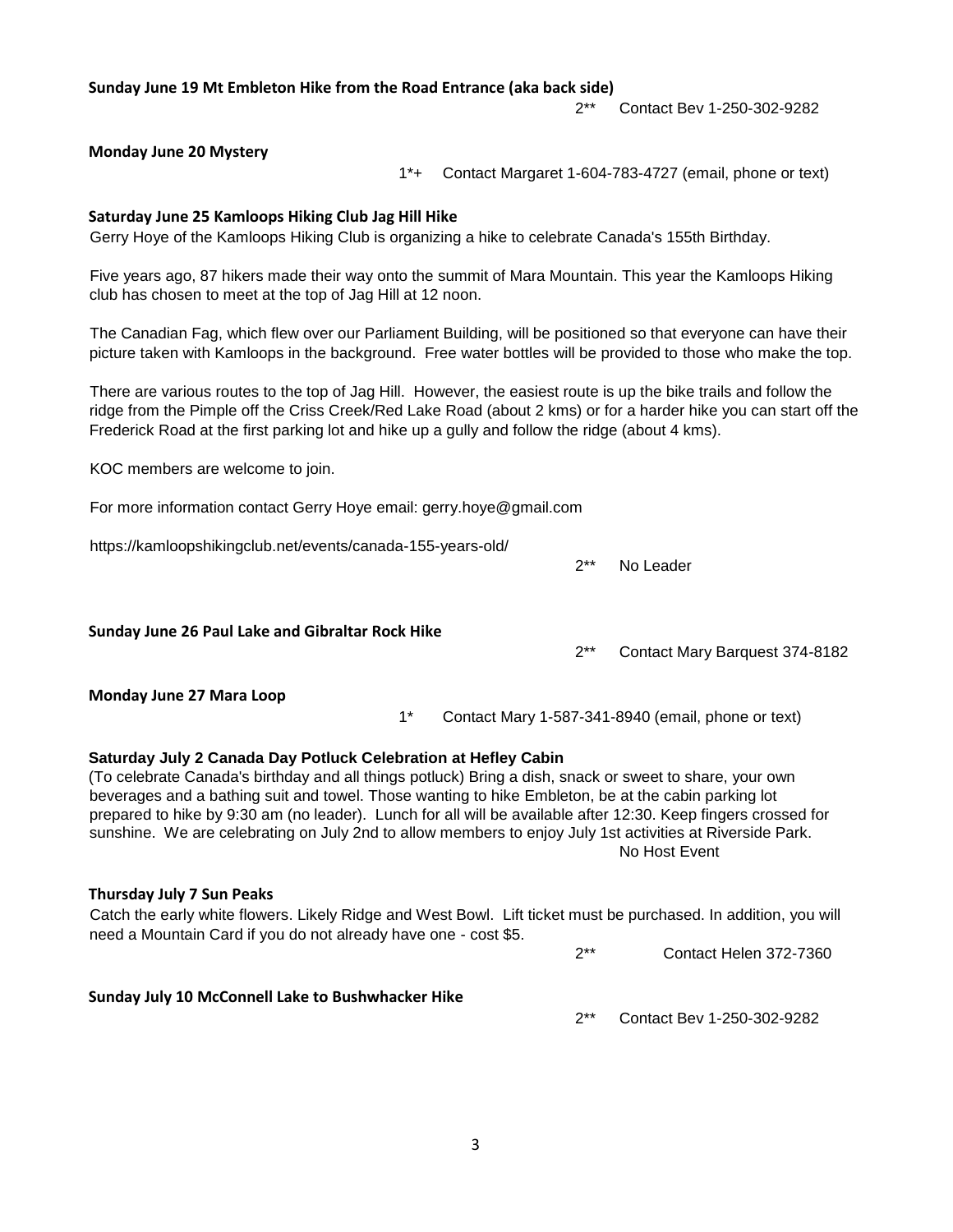#### **Sunday July 10 to Saturday July 16 Banff Day Hiking**

Join Wes and Norm for day hiking out of Banff. You will need to arrange for your own accommodation. Arrival date is Sunday July 10th - meet that evening at Tunnel Mountain Campground – Trailer Court A – Site 407. Departure date is Saturday July 16th. You are welcome to join for all or part of the week. Contact Wes for more information.

Some hiking ideas:

1. Bourgeau Lake/ Harvey Pass / Mt. Bourgeau Summit - 8 hrs with 1530 meters (5000 ft) of elevation gain / 24 km round trip. Norm, his friend, and I made it to Harvey Pass last time and I could see the summit was just a walk up from there.

2. Corey and Edith Passes - 6 hours with 1000 m (3300 ft) of elevation gain / 13 km circuit length - Valley of the Gargoyles. It was closed last time due to highway construction. There are some airy bits and if we are too early it may still have snow which is difficult to get by and might mean turning around.

3. Healy Pass from Sunshine Parking Lot - 7 hours with 655 m (2150 ft) of elevation gain / 19 kms. Norm and I did this on the last hike and it was a wonderful day out with lots of wildflowers. We can also look at taking the Gondola up to Sunshine Meadows and hiking it from there. Last time we were there the Gondola wasn't running at Sunshine.

4. Floe Lake/Numa Pass - 6 1/2 hours with 960 m (3150 ft) of elevation gain - 19 kms. I always wanted to see the Rock Wall. Apparently only about the last 1/4 of the hike is really good with Floe Lake being spectacular.

2\*+ - 3\*\*\* Hikes Contact Wes 374-0142

#### **Friday July 22 to Sunday July 24 Backpack to Sheila Lake in Wells Gray Provincial Park (and beyond)**

Sheila Lake is in the Trophy Meadows. Contact Cindy for more information.

2\*\* - 3\*\*\* Hikes Contact Cindy 320-1523

#### **Sunday July 24 to Saturday July 30 Jasper Day Hiking**

Join Wes and Norm for day hiking out of Jasper. You will need to arrange for your own accommodation. Arrival date is Sunday July 24th - meet that evening at Whistlers Campground at site 54F. Departure date is Saturday July 30th. You are welcome to join for all or part of the week. Contact Wes for more information Contact Helen 372-7360 to waitlist for fixed roof accommodation at Jasper House Bungalows.

2\*\* - 3\*\*\* Hikes Contact Wes 374-0142

#### **Saturday July 30 Trophy Mountain Meadows**

The Meadows should be around peak bloom this weekend, which is a spectacle to see. This hike is planned for only the meadows including Plateau of Lakes, but if the group feels energetic, we could extend to Long Hill. If the weather looks poor for Saturday, we will postpone to Sunday or Monday as this is the August long weekend. 2\*\* Contact Roland by email: roland@wellsgraytours.com

#### **Wednesday August 3 Sun Peaks**

Come out and catch the alpine bloom on this local mountain hiking from the top of the chairlift. Lift ticket must be purchased. In addition, you will also need a Mountain Card if you do not already have one - cost \$5.

2\*\* Contact Helen 372-7360

#### **Saturday August 6 to Tuesday August 9 Cathedral Lakes**

Three nights between August 6 to 9. Alpine hiking staying at the self-catering Tom's cabin. Waitlist only. 2\*\* - 2\*\*+ Hikes Contact Helen 372-7360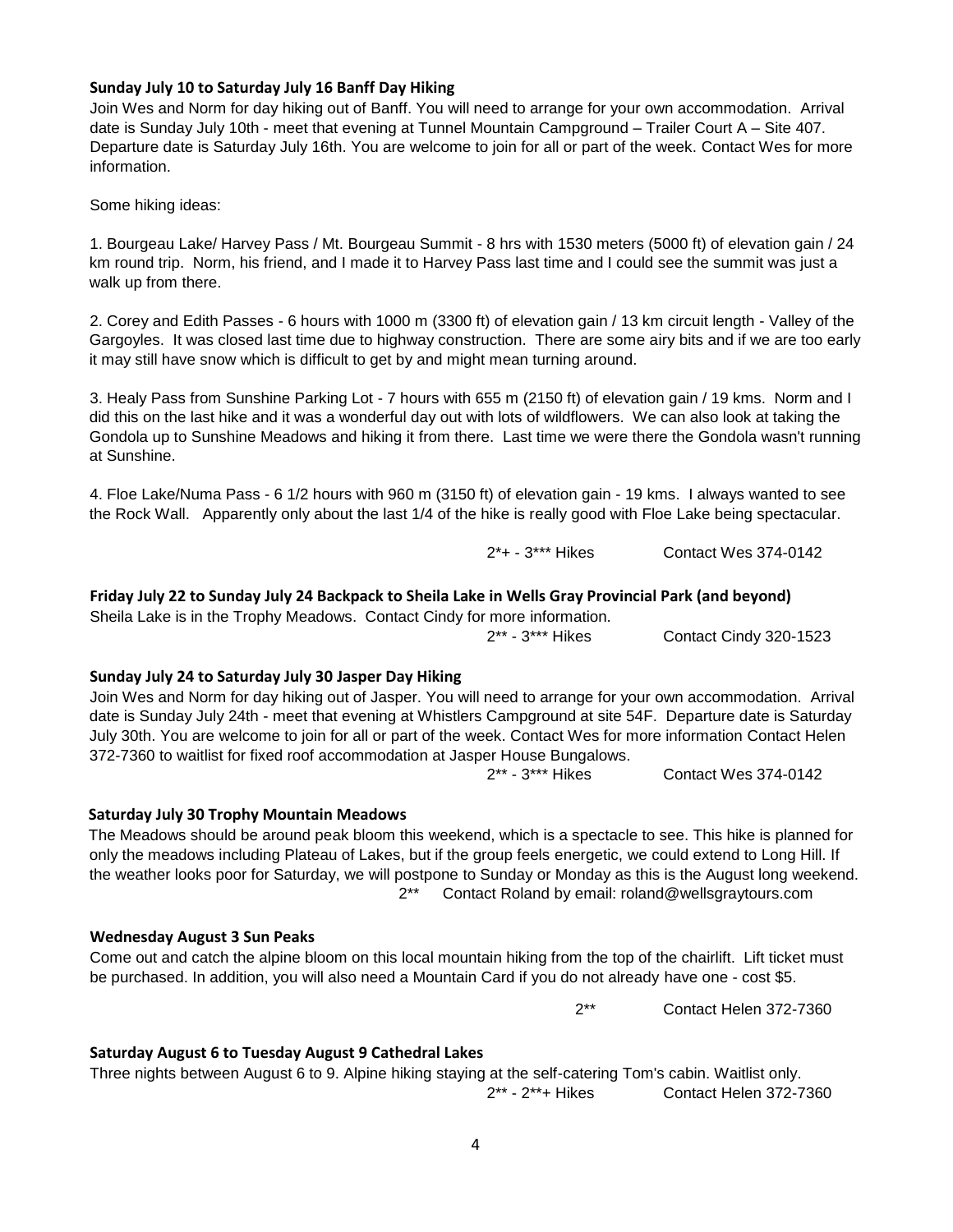## **Friday August 12 to Sunday August 14 Backpack to Spectrum Lake in Monashee Provincial Park**

Contact Cindy for more information.

#### **Saturday August 13 and Sunday August 14 Cabin Weekend**

Come and enjoy relaxing at the cabin with boating, swimming, etc.

#### **Sunday August 21 to Friday 26 Vancouver Island Hiking**

I am offering 4 excellent hikes in the Greater Victoria region and one "rest day" of rambling on Sidney Island, accessed by ferry from Sidney, BC.

Day 1 (Aug 22). In East Sooke Regional Park. Babbington Hill, Cabin Point, Iron Mine Bay, approx. 10 km with vehicles placed at start and finish trailheads.

Day 2 (Aug 23). In Juan de Fuca Provincial Park. Mystic Beach, approx. 6 km, but rough trail.

Day 3 (Aug 24). In Sea to Sea Regional Park, Mt. Quimper and Mt. Brule 10.5 km, 450 m vertical gain.

Day 4 (Aug 25). "Rest day" rambling on Sidney Island, particularly Sidney Spit, in Gulf Islands National Park.

Day 5 (Aug 26). In Tod Gowland Provincial Park, Jocelyn Hill starting at Caleb Pike Access, finishing at McKenzie Bight Access, approx. 12 km, with vehicles placed at both trailheads.

My time slot is Sunday, August 21 to Friday, August 26. Participants will need to arrange accommodations in Sooke, for the nights of August 21, 22 & 23 and somewhere around Central Saanich, Sidney or North Saanich, August 24, 25 & 26. A few people have already expressed a preference for motels but excellent camping is also available at Sooke River campground and Island View Beach. Participants are responsible for arranging their own accommodation.

Note: This hike is full. If you contact him, Al will put you on a wait list and let you know if someone drops out.

Happy trails, Al Michel

| <b>Sunday August 28 East Ridges of Trophy Mountain</b><br>Come explore the alpine and subalpine tarns, meadows and ridges on the east side of the range.                                                                                  | $2^{**}$ + - $3^{***}$ | Contact Cindy 320-1523 |
|-------------------------------------------------------------------------------------------------------------------------------------------------------------------------------------------------------------------------------------------|------------------------|------------------------|
| Sunday September 4 McArthur Heights/Balmoral in the Blind Bay Area                                                                                                                                                                        | $2**$                  | Contact Andy 374-2696  |
| <b>Sunday September 11 Mystery Hike</b>                                                                                                                                                                                                   | $2**$                  | Contact Helen 372-7360 |
| <b>Tuesday September 13 Fall Program Meeting 7pm</b><br>Help plan the winter program.<br>Join Zoom Meeting<br>https://us04web.zoom.us/j/73701439107?pwd=bkp2ZGFyQTRjOThUQ3dtbnJPMXRUZz09<br>Meeting ID: 737 0143 9107<br>Passcode: koc123 |                        |                        |

2\*\* - 3\*\*\* Hikes Contact Cindy 320-1523

No Host

2\*\* - 2\*\*+ Contact Al Michel